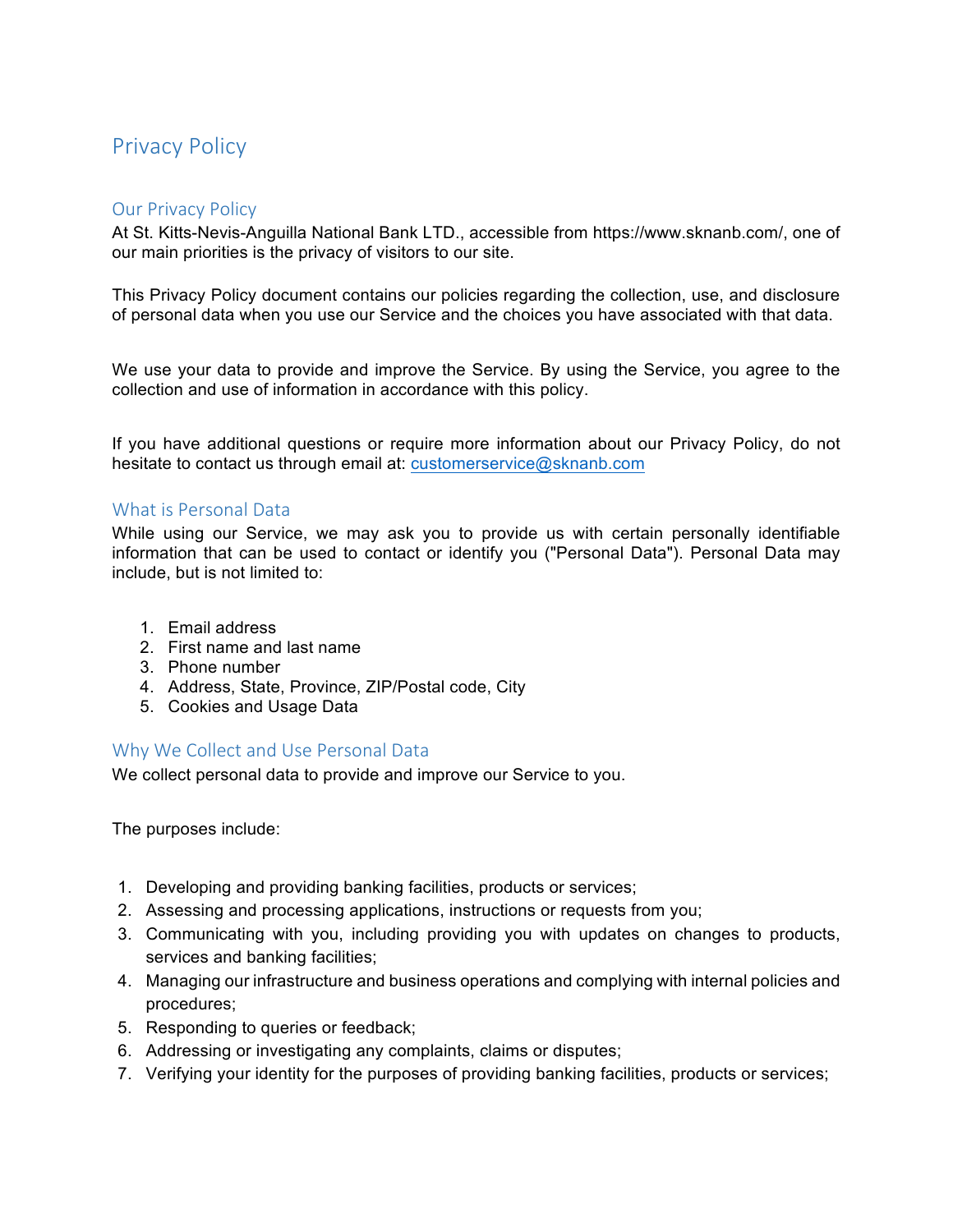- 8. Conducting credit checks, screenings or due diligence checks as may be required under applicable law, regulation or directive; and
- 9. Seeking professional advice, including legal advice.

We may also use personal information for purposes set out in the terms and conditions that govern our relationship with you.

## Usage of Personal Data

We may also collect information that your browser sends whenever you visit our Service or when you access the Service by or through a mobile device ("Usage Data").

This Usage Data may include information such as your computer's Internet Protocol address (e.g. IP address), browser type, browser version, the pages of our Service that you visit, the time and date of your visit, the time spent on those pages, unique device identifiers and other diagnostic data.

When you access the Service by or through a mobile device, this Usage Data may include information such as the type of mobile device you use, your mobile device unique ID, the IP address of your mobile device, your mobile operating system, the type of mobile Internet browser you use, unique device identifiers and other diagnostic data.

## Tracking & Cookies Data

We use cookies and similar tracking technologies to track the activity on our Service and hold certain information.

Cookies are files with small amounts of data which may include an anonymous unique identifier. Cookies are sent to your browser from a website and stored on your device. Tracking technologies also used are beacons, tags, and scripts to collect and track information and to improve and analyze our Service.

You can instruct your browser to refuse all cookies or to indicate when a cookie is being sent. However, if you do not accept cookies, you may not be able to use some portions of our Service.

Examples of Cookies we use:

- **Session Cookies -** We use Session Cookies to operate our Service;
- **Preference Cookies -** We use Preference Cookies to remember your preferences and various settings
- **Security Cookies -** We use Security Cookies for security purposes.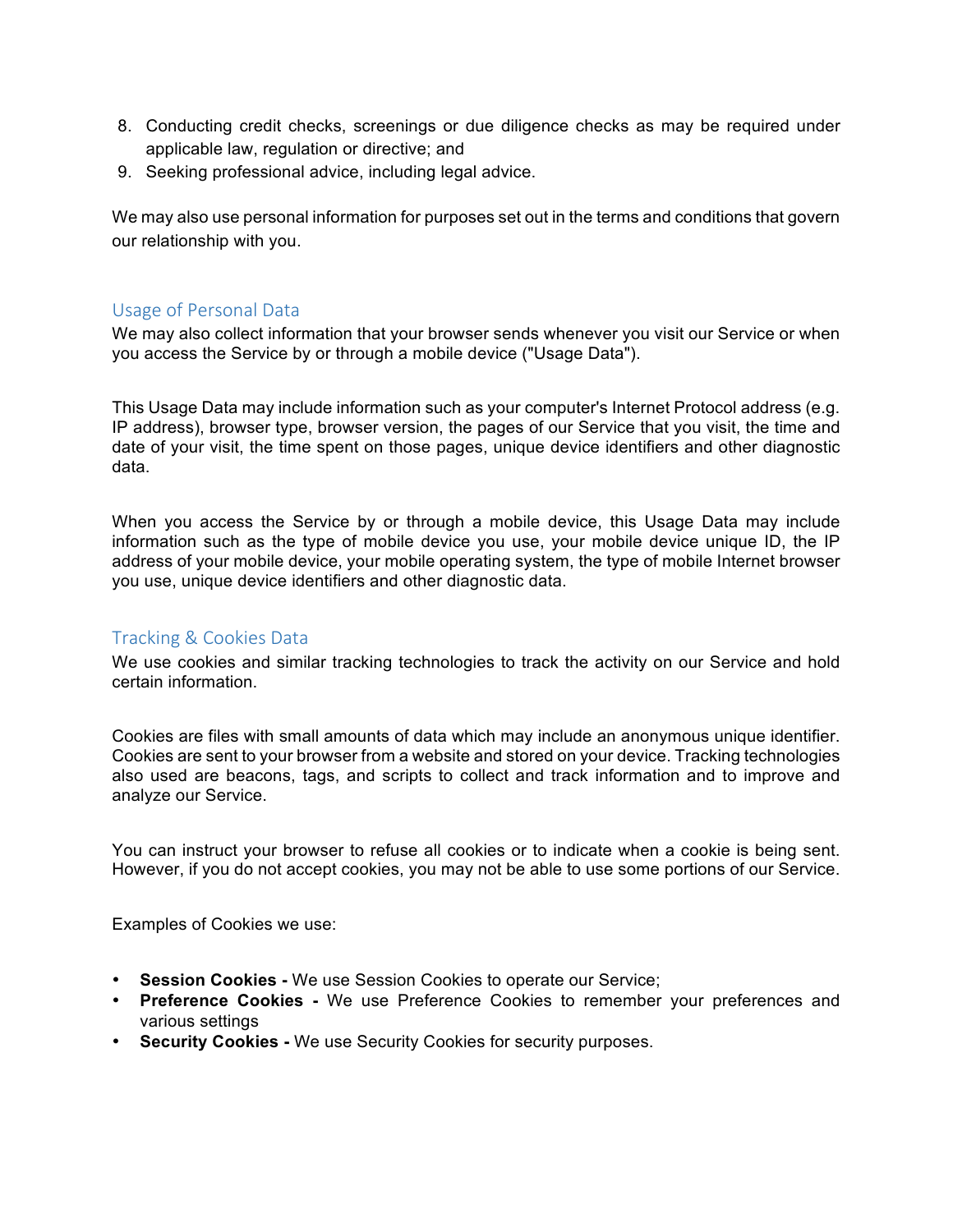#### **We may share your personal data with third parties for the purposes described below.**

**We may share information with our service providers:** We may use third party service providers to process or handle Personal Data on our behalf. These third parties have access to your Personal Data only to perform these tasks on our behalf and are obligated not to disclose or use it for any other purpose.

**We may share information with your joint account holders, representatives, executors and beneficiaries :** We share Personal Data with joint account holders or representatives (such as a legal guardian, power of attorney or attorney at law). Joint account holders will each have access to all of the account history and transaction details for the account. We may also share personal information with your (or your joint account holder's) estate representatives where reasonably necessary to administer the estate.

#### **We may share information to meet legal requirements:**

This may be:

- 1. For the purposes of investigating contravention of law or to detect, suppress or prevent fraud;
- 2. To establish, exercise or defend legal claims;
- 3. To protect the rights, property and safety of the Bank and others;
- 4. To courts, law enforcement and regulatory authorities in the jurisdictions in which we or our service providers operate, including to respond to a local or foreign court order, search warrant or other demand or request which we believe to be valid;
- 5. To comply with the rules of production of a local or foreign court; and
- 6. To satisfy legal and regulatory requirements that we believe are applicable to us.

#### **We may share information in accordance with your requests or as you otherwise consent**

## How We Protect Your Personal Information

SKNANB maintains safeguards for the purpose of securing your personal data including data encryption and firewalls to maintain the security of the information we receive via our website.

The security of your data is important to us, but remember that no method of transmission over the Internet, or method of electronic storage is 100% secure. While we strive to use commercially acceptable means to protect your Personal Data, we cannot guarantee its absolute security.

## Guarding Your Personal Information/Steps that you can take

While security and privacy risks cannot be eliminated, they can be minimized. SKNANB recommends that you take the following precautions: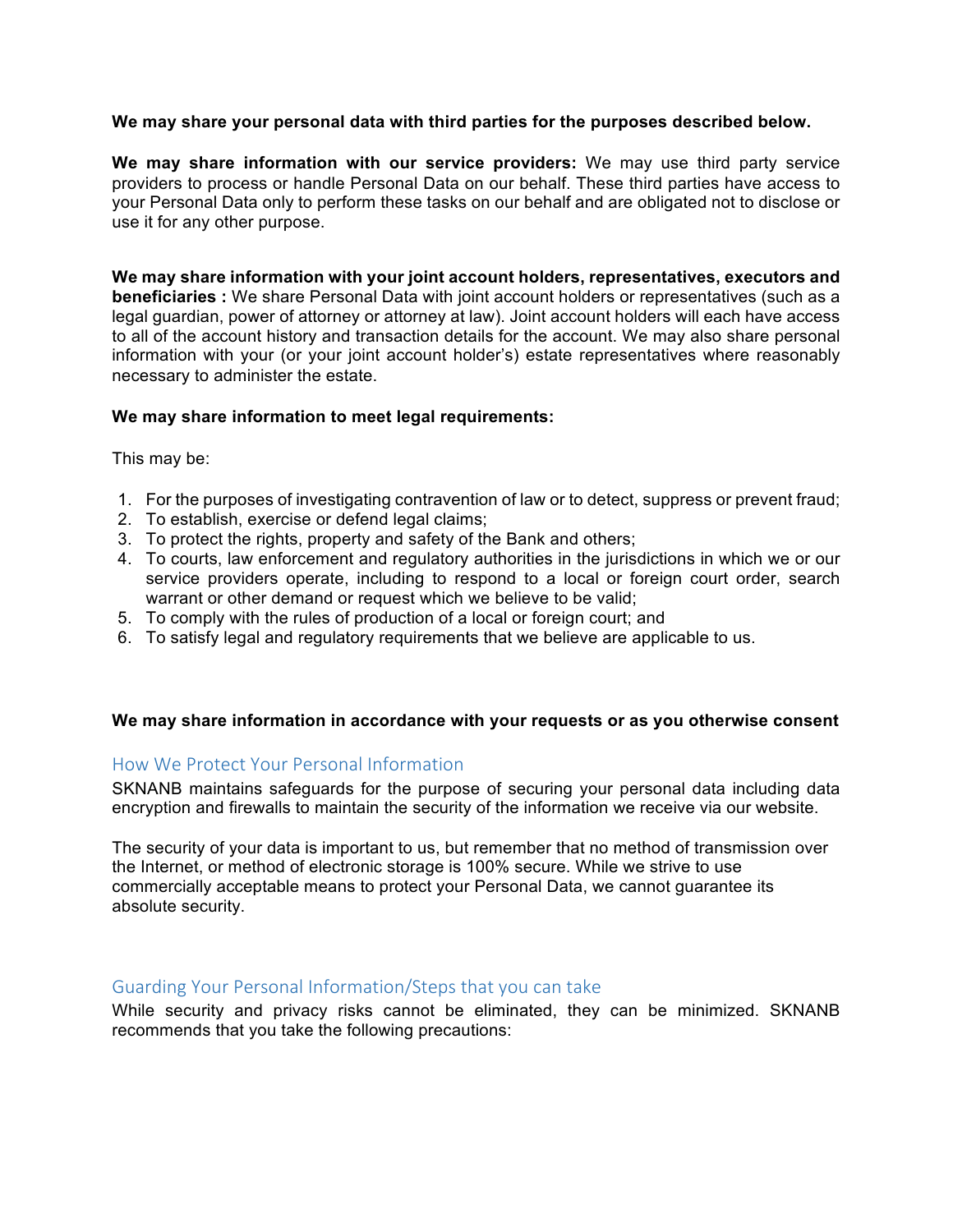#### Proper Use of Passwords

- 1. Do not under any circumstances share your passwords with anyone, including family members.
- 2. Never give your password to a third party such as a payment service provider as this places your financial information at risk.
- 3. Don't use passwords that are obvious like your name, names of family members, your address, date or birth or any other information that might be found in your purse or wallet.
- 4. Try to avoid passwords that are real words. Choose passwords that are difficult for others to guess. Such passwords may contain a combination of letters, numbers or symbols.
- 5. Avoid using the same password for several accounts or services. Try to use unique passwords for different web sites and purposes.
- 6. Change your passwords frequently.
- 7. If you suspect that someone knows your password, change it immediately. In the meantime, ensure that your information has not been compromised.

#### Using a Firewall

Your computer may become vulnerable to hackers if it is not properly protected while connected to the Internet. All cable modems, digital subscriber lines (DSL) and dial-up users may be susceptible to Internet hackers.

A personal firewall will help protect your computer while it is connected to the Internet. A firewall creates a barrier between your computer and the rest of the Internet. A firewall can be a hardware device, a software application or a combination of the two. Firewalls can help prevent hacker attacks and block certain types of data from entering your computer or private network. They can also be set up to alert you if anyone tries to access your system.

#### Security Updates

Be sure to download and install security updates regularly. Alternatively, you may configure your operating system to check for new updates automatically.

## Be Wary of Internet Fraud

The most common of these are *email fraud*, *identity theft*, *phishing* and *pharming*.

#### E-mail fraud

Exercise caution with e-mails that ask for personal information. Never provide your personal passwords, personal identification numbers (PIN), account numbers or log in information for Online Internet Banking. Please note that SKNANB *will never send you an e-mail asking you to provide these personal details*.

Most importantly, if you think that you are a target of e-mail fraud, do not reply to the e-mail delete it immediately **without opening it**.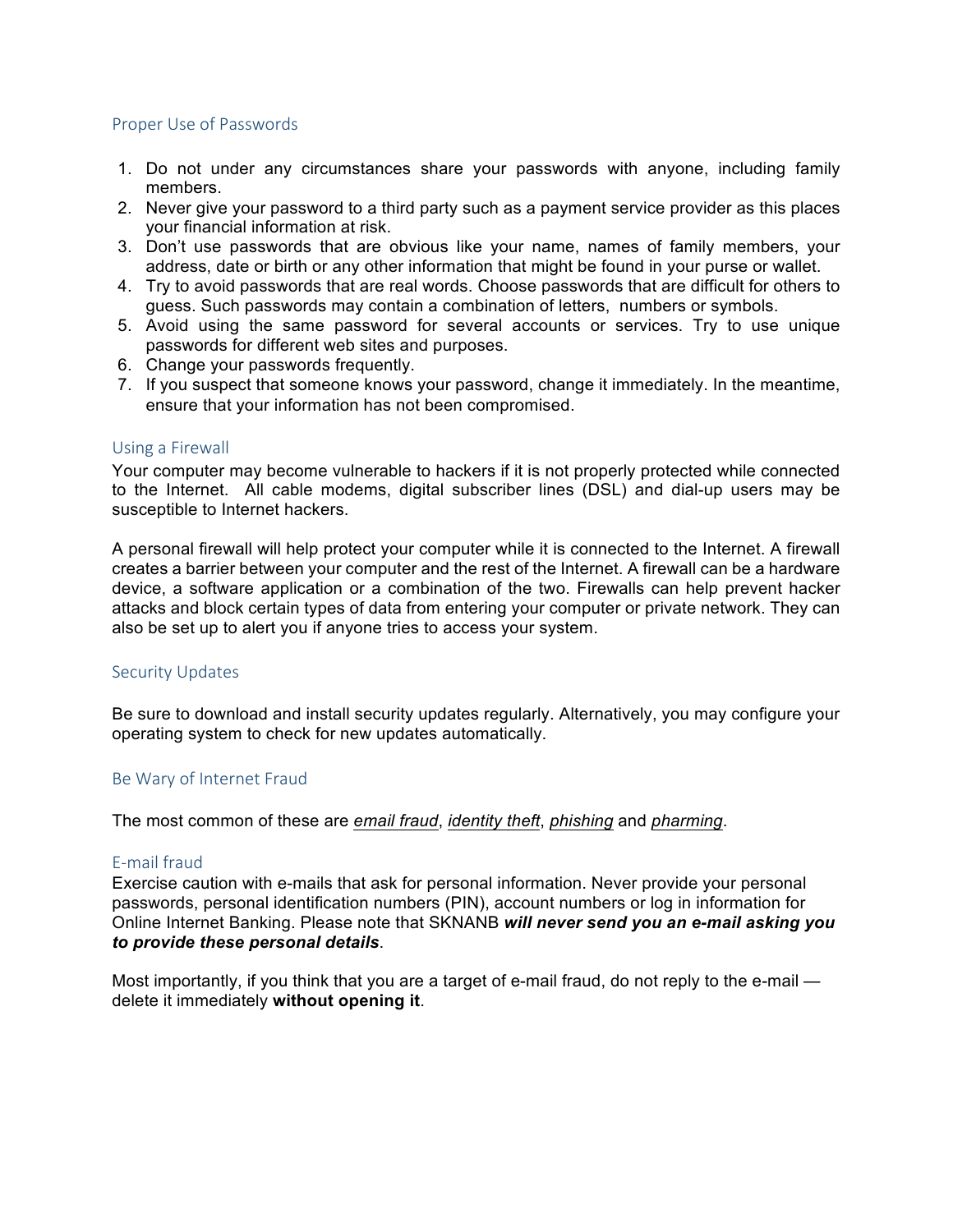## Transfer of Data

Your information, including Personal Data, may be transferred to — and maintained on computers located outside of your state, province, country or other governmental jurisdiction where the data protection laws may differ than those from your jurisdiction.

If you are located outside Saint Kitts and Nevis and choose to provide information to us, please note that we transfer the data, including Personal Data, to Saint Kitts and Nevis and process it there.

Your consent to this Privacy Policy followed by your submission of such information represents your agreement to that transfer.

The Bank will take all steps reasonably necessary to ensure that your data is treated securely and in accordance with this Privacy Policy and no transfer of your Personal Data will take place to an organization or a country unless there are adequate controls in place including the security of your data and other personal information.

We have implemented measures designed to safeguard the personal information in our custody and control against theft, loss and unauthorized access, use, and disclosure.

We restrict access to personal information to employees and authorized service providers who require access to fulfil their job requirements.

We may keep and use information about you in our records for as long as it is needed for the purposes described above, or to otherwise meet our legal obligations, even if you are no longer a customer.

## Links to other sites

Our Service may contain links to other sites that are not operated by us. If you click on a third party link, you will be directed to that third party's site. We strongly advise you to review the Privacy Policy of every site you visit.

We have no control over and assume no responsibility for the content, privacy policies or practices of any third party sites or services.

## Changes to this Privacy Policy

We may update our Privacy Policy from time to time. We will notify you of any changes by posting the new Privacy Policy on this page.

We will let you know via email and/or a prominent notice on our Service, prior to the change becoming effective and update the "effective date" at the top of this Privacy Policy.